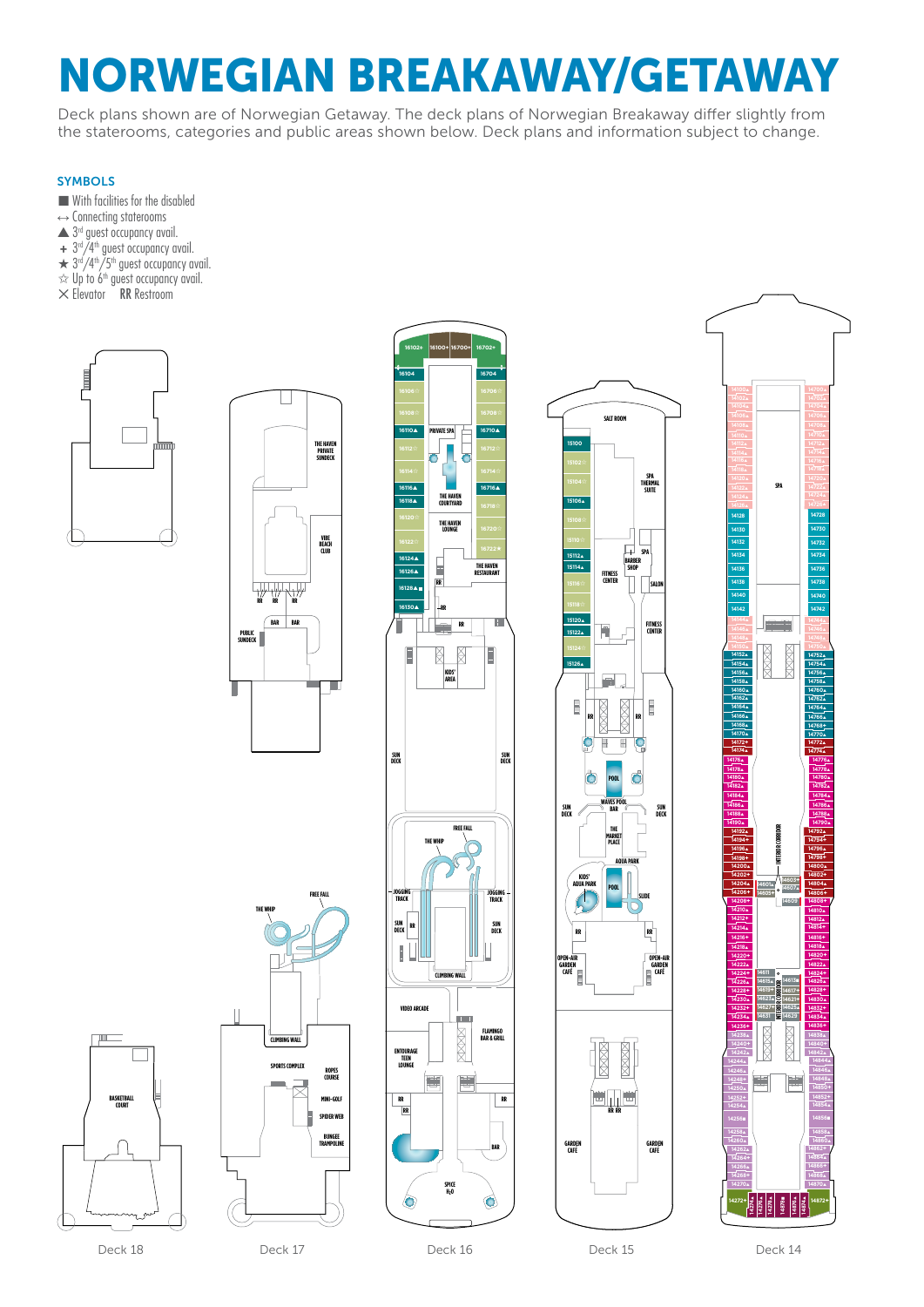







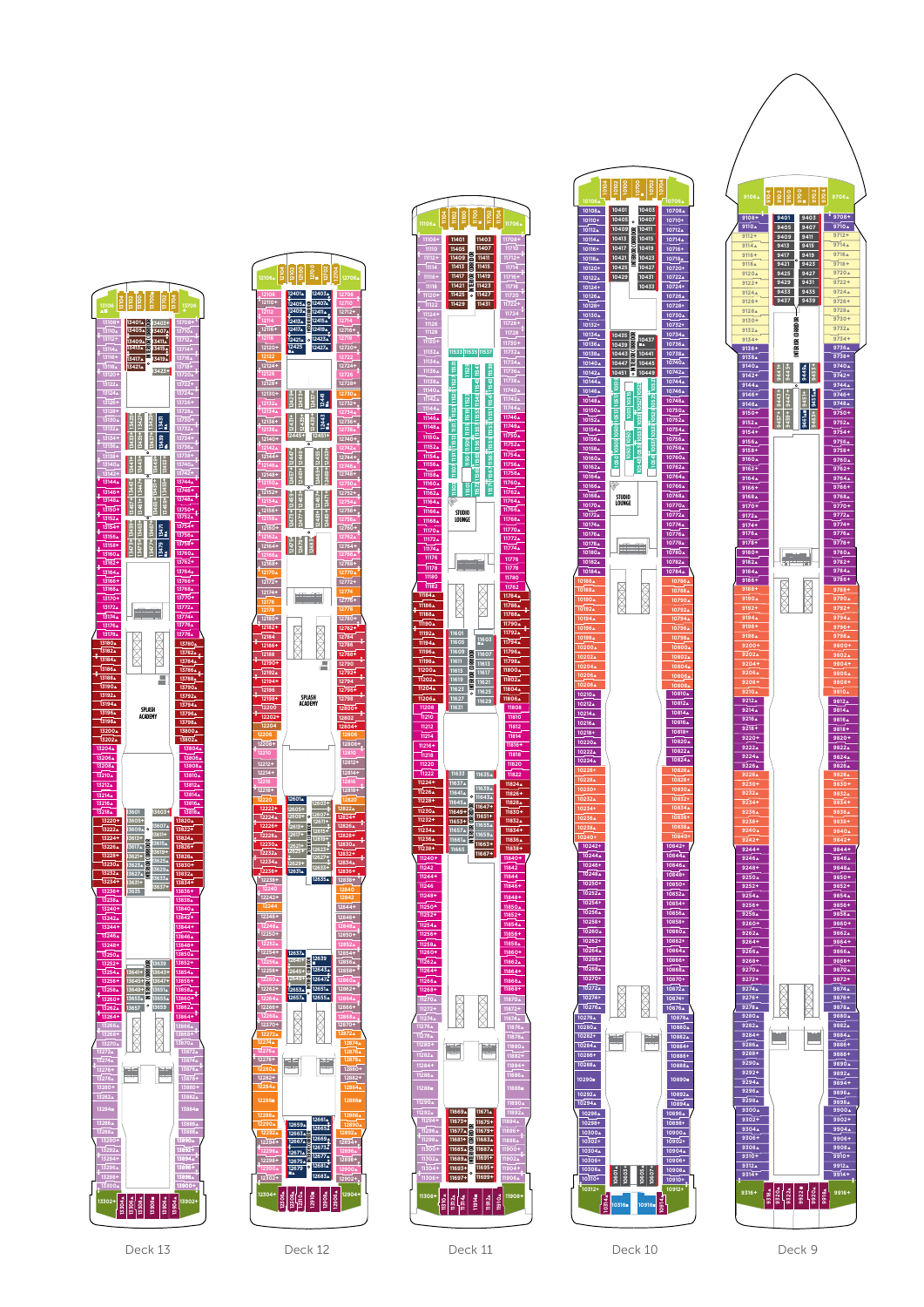Deck plans shown are of Norwegian Getaway. The deck plans of Norwegian Breakaway differ slightly from the staterooms, categories and public areas shown below. Deck plans and information subject to change.

# **SYMBOLS**

- $\blacksquare$  With facilities for the disabled
- $\leftrightarrow$  Connecting staterooms
- $\triangle$  3<sup>rd</sup> quest occupancy avail.
- **+** 3rd/4th guest occupancy avail.
- $\star$  3<sup>rd</sup>/4<sup>th</sup>/5<sup>th</sup> guest occupancy avail.
- $\approx$  Up to 6<sup>th</sup> guest occupancy avail.
- $\times$  Elevator RR Restroom





#### STATEROOM FEATURES

All staterooms aboard Norwegian Breakaway/Getaway have a phone, TV, air conditioning, refrigerator\*, safe, duvet, bathroom with shower and hair dryer. All lower beds are convertible to a queen-size bed. Quoted stateroom sizes include balconies where applicable. \*Not available in Studios, category T1.